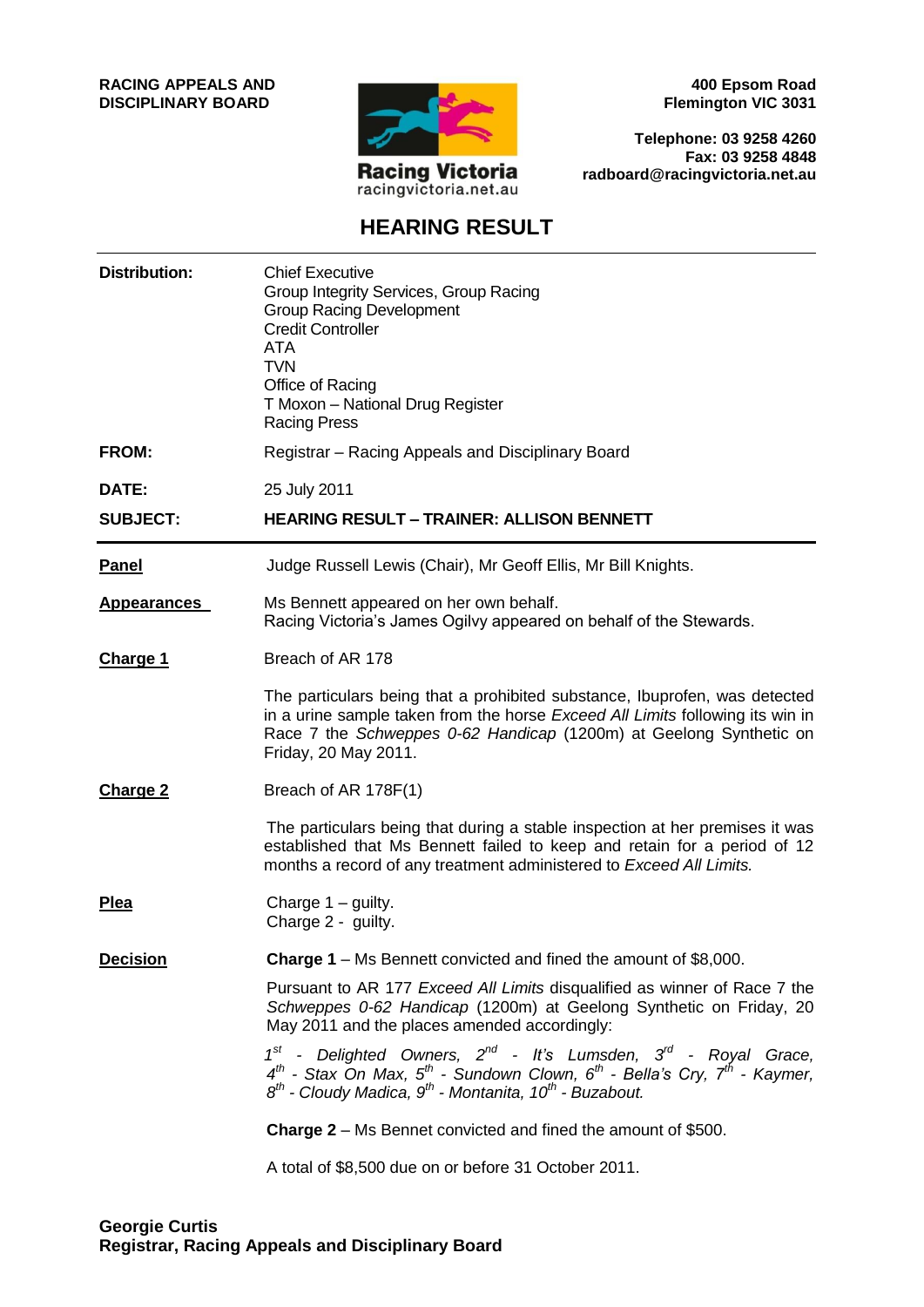# **TRANSCRIPT OF**

## **PROCEEDINGS**

#### **RACING APPEALS AND DISCIPLINARY BOARD**

\_\_\_\_\_\_\_\_\_\_\_\_\_\_\_\_\_\_\_\_\_\_\_\_\_\_\_\_\_\_\_\_\_\_\_\_\_\_\_\_\_\_\_\_\_\_\_\_\_\_\_\_\_\_\_\_\_\_\_\_\_\_\_

**HIS HONOUR JUDGE R.P.L. LEWIS, Chairman MR G. ELLIS MR W. KNIGHTS**

#### **EXTRACT OF PROCEEDINGS**

**DECISION**

#### **TRAINER: ALLISON BENNETT**

#### **MELBOURNE**

#### **MONDAY, 25 JULY 2011**

MR J. OGILVY appeared on behalf of the RVL Stewards

MS A. BENNETT appeared on her own behalf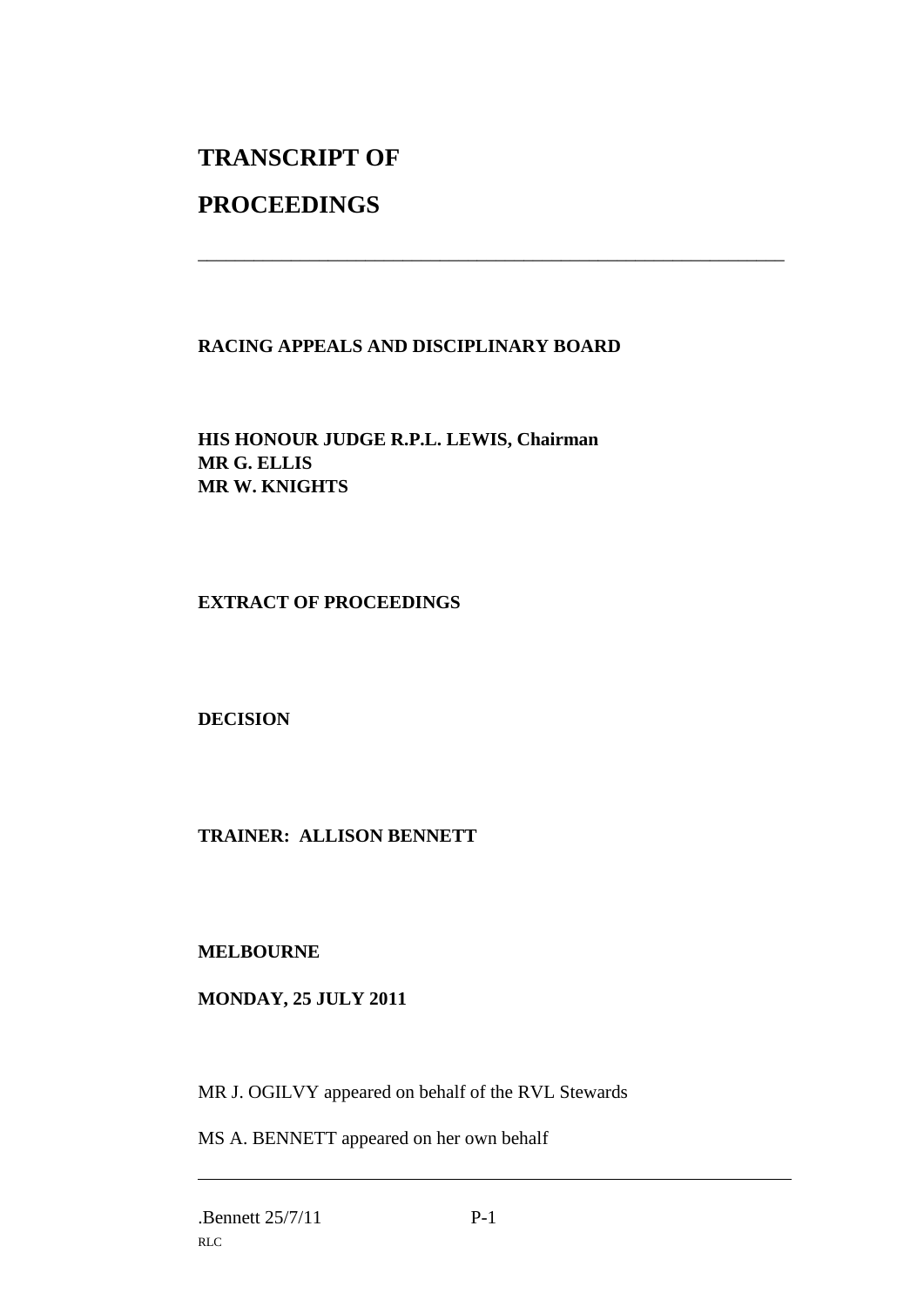CHAIRMAN: Allison Bennett, you have pleaded guilty to one charge laid under Australian Rule of Racing 178 and to one charge laid under Australian Rule of Racing 178F. The particulars of each charge are contained in the notice of charges and I do not intend to repeat them.

Dealing first with Charge 1: ibuprofen has inter alia analgesic and mild anti-inflammatory properties. According to Dr Cust, it is also believed by some to be useful in the treatment and/or prevention of injury to tendons by modifying changes in cell behaviour which occurs during high-intensity exercise. It was for this latter purpose, apparently, that the horse Exceed All Limits was being administered the substance on a regular basis, first by the previous trainer, and continued by you when you took over the training of the horse.

The likely cause of detection of the substance on this occasion was that it was administered in feed too close to race day. The administration was not deliberate, but rather was likely due to the fact that the system of ensuring that each horse in your stable received its proper feed was deficient.

The evidence in this case has satisfied the Board that you failed miserably to live up to your responsibilities as a licensed trainer. In the Board's opinion, you were grossly negligent in failing to ensure that Exceed All Limits did not receive ibuprofen in feed.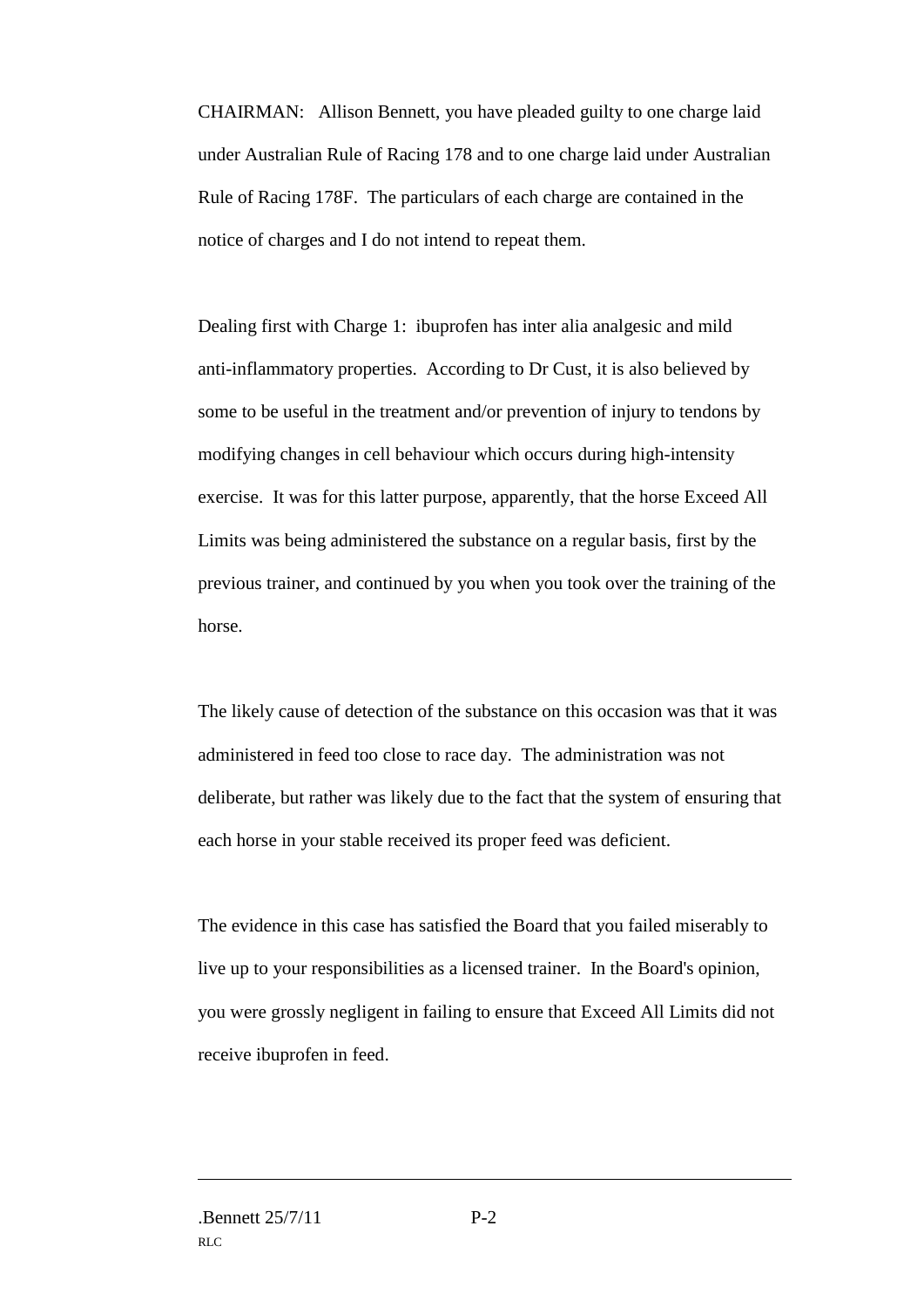It is not the task of the Board to make suggestions as to what is the appropriate system. However, it is not difficult to imagine how a reliable system could be employed.

To your credit, you have readily acknowledged that it was your responsibility to ensure that the horse was given the correct feed. In this case, the horse was mistakenly given another horse's feed containing ibuprofen. The Board accepts that it was not your intention to administer ibuprofen to the horse, you being well aware of the dangers of feeding the horse ibuprofen too close to race day. In making this observation, the Board does not wish to give the impression that it regards your system of withdrawing orally administered ibuprofen six or seven days prior to racing as appropriate and safe.

Unfortunately, you have a recent conviction for a similar offence, although on that occasion it was the administration of ibuprofen by you in the form of a gel which was responsible for its detection.

The principle of general deterrence and, in your case, specific deterrence are applicable. Trainers should understand that when administering potentially prohibited substances, they bear the onus of ensuring that they do not cross the line between what is permissible and what is prohibited.

The appropriate penalty in this case is either a period of suspension or a substantial financial penalty. Your plea of guilty has persuaded the Board to opt for the latter disposition.